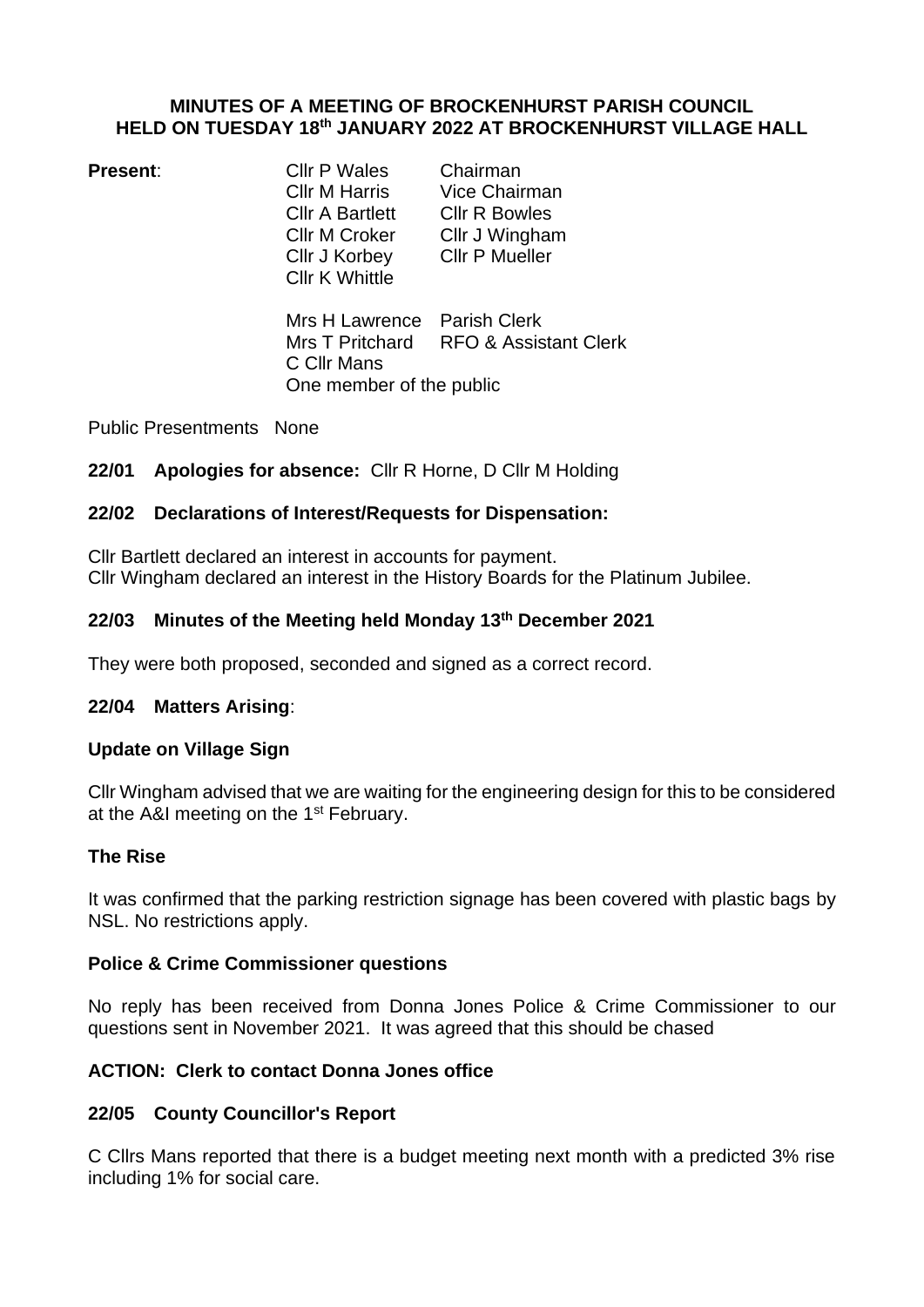C Cllr Mans advised he still has a small amount of money in his budget for this year which could be applied for and put towards any Jubilee events. This would be used up by the end of February but the 2022/2023 budget can be brought forward.

There is encouragement for tree planting for the Jubilee, not just for single trees but for groups of trees where someone will look after them.

HCC are trying to shorten the time that the A35 is closed for the Holmsley Bridge replacement. Highways are also aware of the impact this will have on the surrounding roads and that there will be a need for additional repairs to be carried out.

It is hoped that in future that traffic events can be co-ordinated better and help to keep alternative routes clear and the HCC website can advise the correct diversion information. It was noted that some road signage is not correctly placed, including the Grigg Lane overnight closure signage displayed at the wrong time of day.

## **22/06 District Councillor's Report**

Cllr Harris advised council tax rates are being decided but the proposed is £5 per tax payer. Kate Ryan, the new Chief Executive is now in post.

Decisions are being finalised on arrangements for the last Covid Funding grant. Garden collection services will restart soon.

## **22/07 Active Travel Scheme update**

S171 licence application form has been submitted to HCC.

Further proposed plans are due to be discussed at the A&I meeting on the 1<sup>st</sup> February to which all Councillors were invited.

### **22/08 Martin's Corner Footbridge**

Forestry England have confirmed that the £300 licence fee is a standard charge to cover site visits, preparing documents and ongoing monitoring of the licence.

We are waiting for a further update from HCC Bridge Department concerning the replacement rails.

### **22/09 Reports and response to Consultations to include ratification of recommendations**

## **i) College Liaison meeting held 30th November 2021**

Cllr Wales gave a short update on the meeting. It was noted that the college continue to be keen to be involved in the community and would like to be part of the Platinum Jubilee celebrations. The college are happy to electronically circulate the recent village survey to students. The college were asked to check with Hampshire Highways and existing students whether the new path across Waters Green is satisfactory for wheelchair use.

**ii)** Lymington Brockenhurst Community Rail Steering board held 2nd December 2021

Cllr Wingham confirmed that traffic numbers are 40% of pre pandemic. FoB have a basic plan to improve the appearance of the car park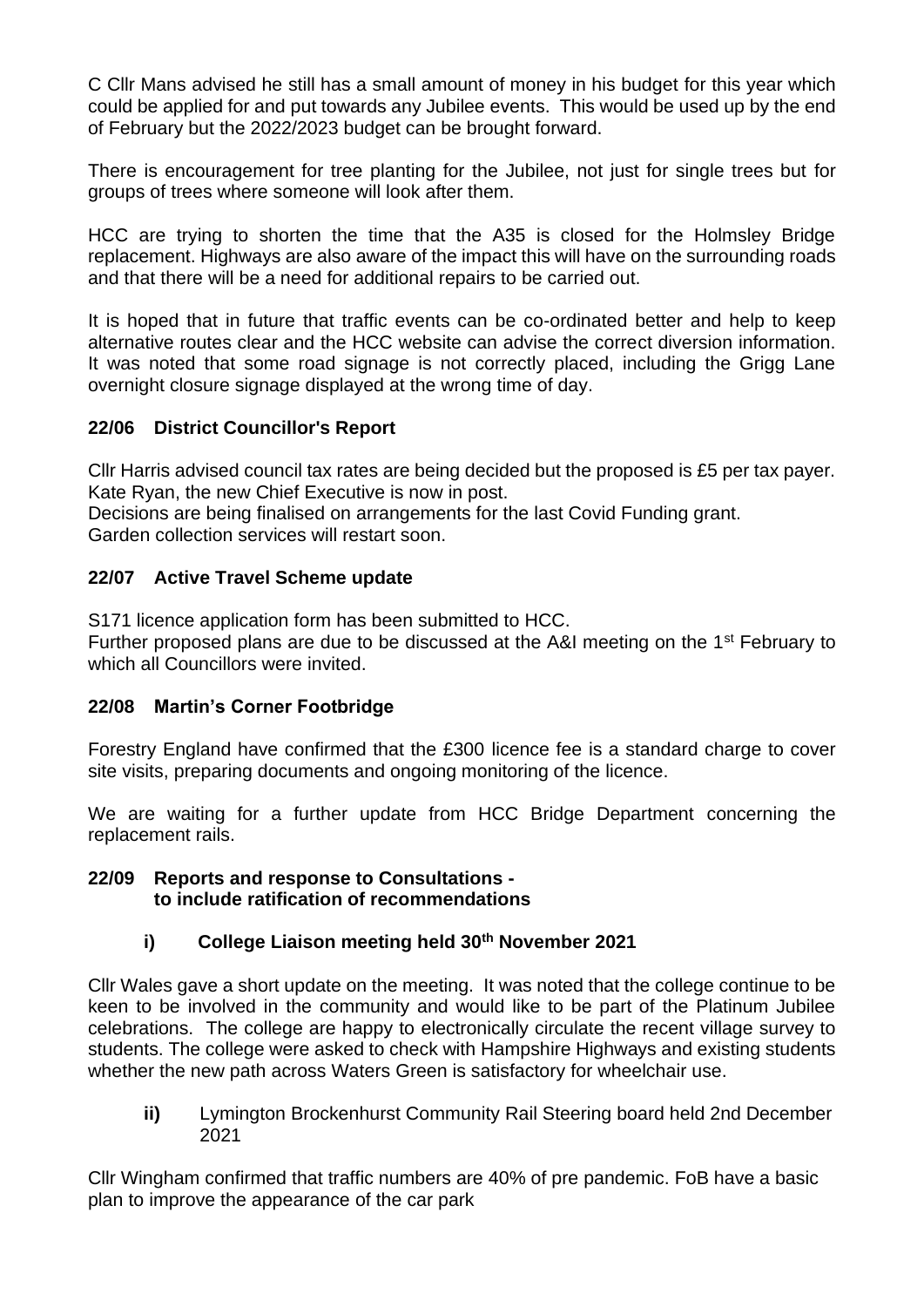# **iii) Planning committee meeting held 13th December 2021**

Cllr Korbey gave an update on the last planning meeting.

The former Redmayne site was debated at the NPA committee meeting where our objections were noted. After a very long debate the planning application was passed by a slim majority but with many conditions attached.

# **iv) Events Committee held 6th January 2022**

Cllr Harris advised that the Pancake Races will take place on Tuesday 1<sup>st</sup> March 2022. A Platinum Jubilee event will take place on Saturday 4th June 2022 potentially including Brookley Road, football club and village hall. Arrangements are being made for entertainment. Seven trees will be planted at various locations and history boards displaying the seven decades of Brockenhurst history.

It was felt that the history boards should be paid for by the Parish Council as they can be used in the future and displayed at the PC office. A figure of up to £600.00 was agreed based on an initial quote.

Proposed, seconded and agreed by all except for John Wingham.

It was agreed that the Parish Council should fund the purchase of a mug for each child in Brockenhurst. Brockenhurst Parish Council to be printed on the mugs. Numbers to be sought from the pre-school and primary school. The numbers of other children in the village to be ascertained. Additional mugs to be made available to be pre-ordered or sold. Monetary amount to be confirmed but this was proposed, seconded and unanimously agreed.

# **v) SW Quadrant meeting held 11th January 2022**

The online meeting was attended by Cllrs Horne, Wales and Wingham.

There were presentations from Helen Wallbridge NPA concerning the Local listings project. This aims to list buildings for their character, including archaeological sites and landscape features. They will not have a formal status.

Olivia McGregor concerning Net Zero with Nature and Forestry England gave an update.

Steve Avery gave an update on the NPA Design Guide. The Article 4 Direction on new planning rules for pop-up campsites is progressing.

Marquees and outdoor markets no longer require planning permission in places like pubs, cafes and historical visitor attractions.

# **vi) Nalder Trust – update on Almshouse Feasibility working party**

Cllr Croker advised that the findings of the working party are ongoing.

## **22/10 Correspondence**

Network Rail - North Road Footbridge

The sudden closure of this bridge and lack of contact from Network Rail is a concern. This bridge is an important link within the village. Network Rail have confirmed the closure is due to the upside trestle supporting the staircase subsiding making it unsafe for public use. It was noted that there has been some recent damage to the wire fence. The Parish Council should have some input in the survey results and any future plans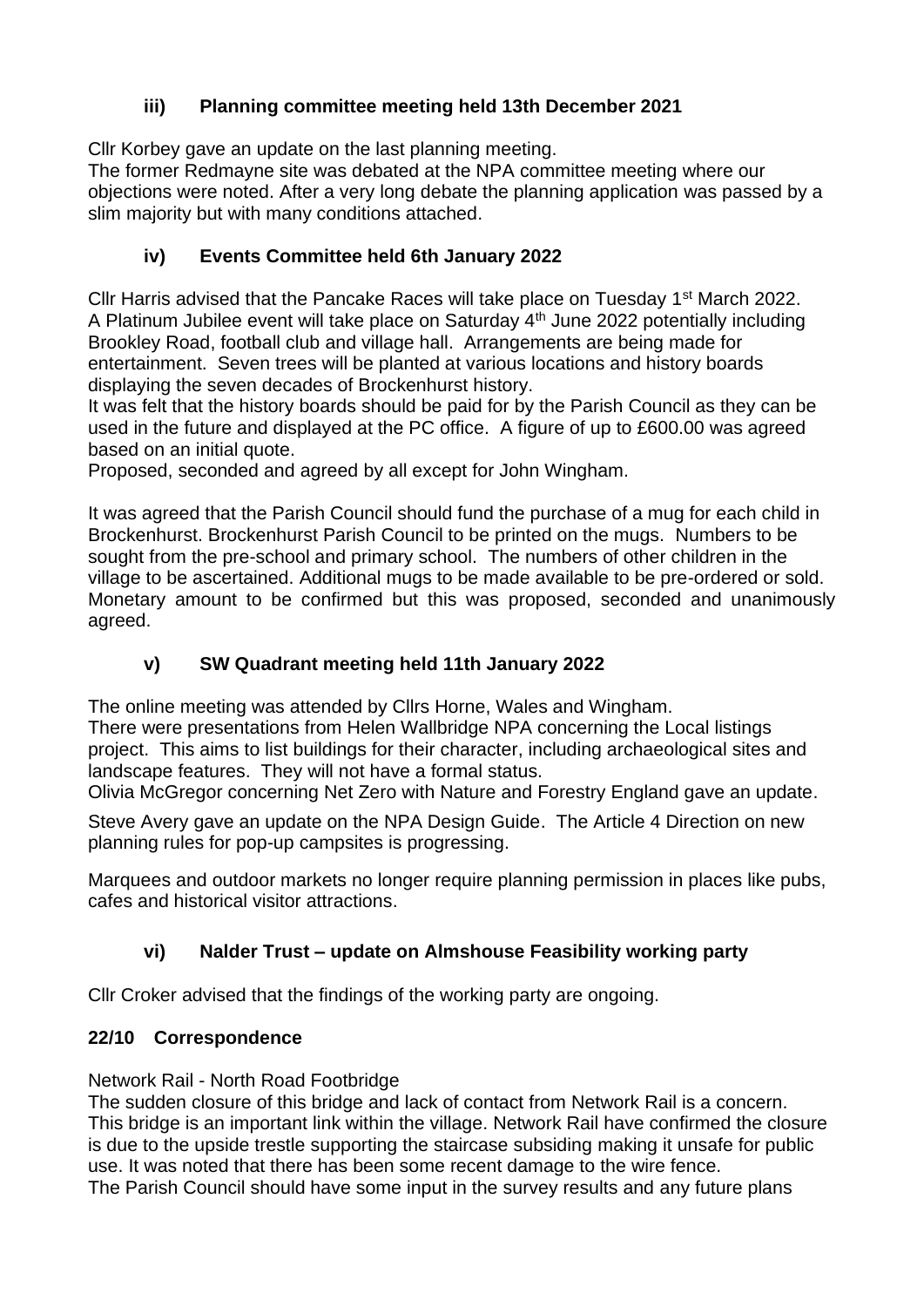with a view to including a ramp given the number of prams being used to go to the preschool and make it disability friendly. Network Rail should be asked what plans are in place when the nearby level crossing is being frequently closed for engineering works.

## **ACTION: Clerk to ask Network Rail for update**

### **22/11 To co-opt a new councillor – procedure**

The process to co-opt the next councillor will be dealt with as per the co-option policy. Agreed that the vacancy should now be advertised with candidates encouraged to attend interviews and the policy to be reviewed before the next 2023 elections.

## **ACTION: Clerk to organise advert for co-option**

## **22/12 HALC Speed Limit Motion**

It was explained that at the 2021 Hampshire Association of Local Councils (HALC) AGM a proposal was put forward that HALC requests that HCC adopts 20mph as a default speed for residential streets in towns, villages and rural settlements in Hampshire. HALC also calls for HCC to implement the new limit in such away as to make It enforceable to ask Hampshire Police to support all efforts.

The counter motion made was to propose an amendment that instead of a blanket 20mph speed limit which would be as difficult to enforce as the current 30mph, give councils the power to implement selective 20mph areas, such as at schools and congestion areas.

Whilst Greener Brockenhurst had urged the Parish Council to support the initial motion, Councillors all agreed that the counter motion was the best proposal. This information would be taken to the next New Forest Association of Local Councils meeting where this is due to be discussed.

## **ACTION: Cllr Korbey to take recommendation to NFALC meeting**

### **22/13 Response to the Government Burial proposal**

Cllr Wales explained that there has been a Government Burial consultation which we were only advised about via the National Association of Local Councils. The two main changes proposed are to increase the minimum grave size to  $5m<sup>2</sup>$  (5 metres squared) and retain a 1 metre minimum clearance between the base of a grave and the water table in a cemetery. It was agreed that we are opposed to these proposals as this would reduce the available space in the cemetery. The level of the water table at the cemetery would also mean the cemetery could not be used in some areas.

## **22/14 Debrief on Christmas Trees and lights**

Cllr Horne's report was read out. Thanks were noted for Mr Cooper of Strawberry Field for the donation of the Christmas tree on the Terrace. Thanks to Westbeams for helping with the trimming and installing of the large tree. Three residents and a councillor helped with the preparation of the small trees which was much appreciated.

Cllrs wished to express their thanks to Cllr Horne for all his hard work in looking after the lights throughout the year and the wonderful display this year.

**22/15 Accounts for payment.** Proposed, seconded and agreed.

Mr R Rideout - reimbursements Nov, Dec, Jan - £58.89